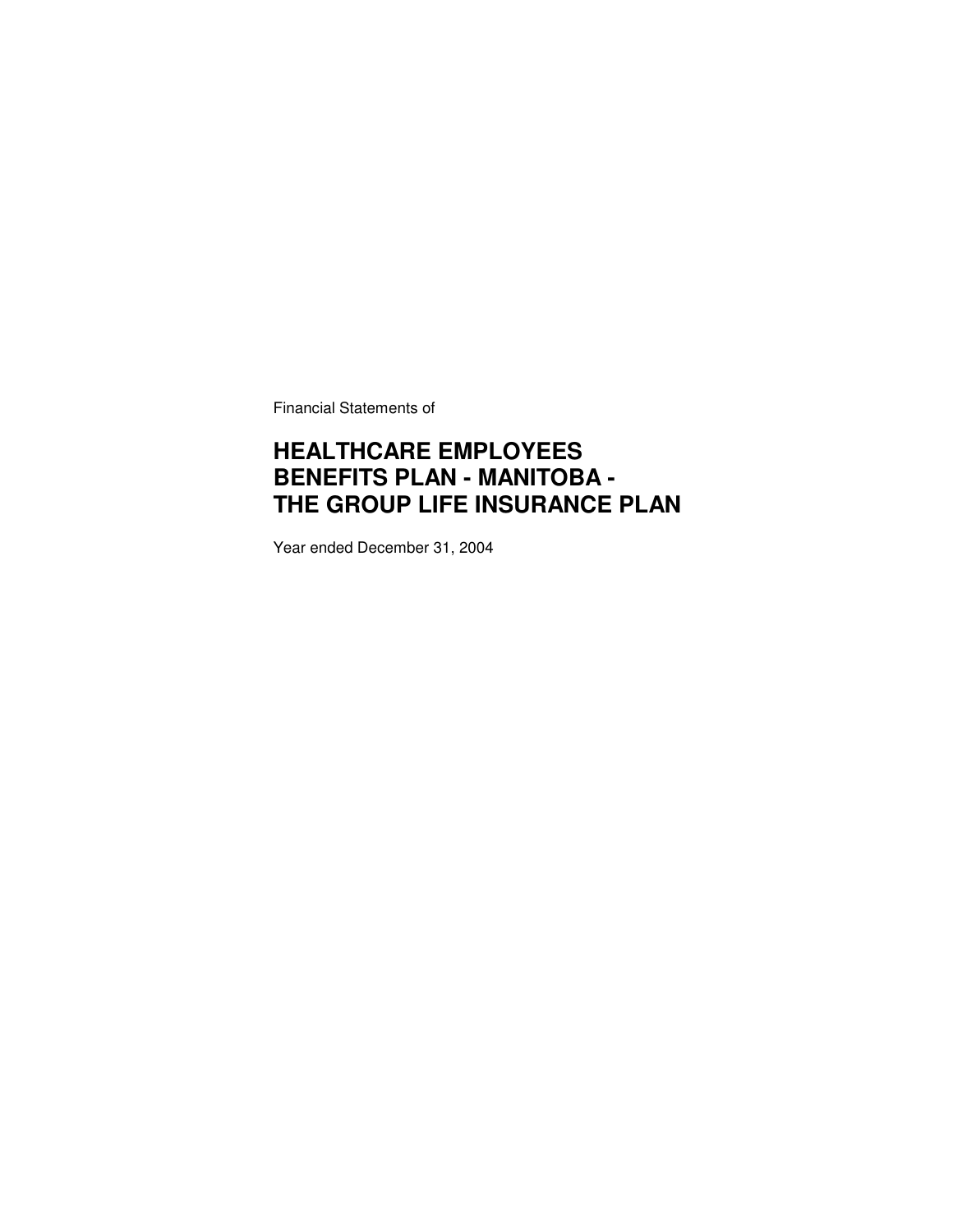

 $\textbf{Charactered \textbf{Accountants} }$   $\textbf{Exacted \textbf{Accountants} }$ Suite 2000 - One Lombard Place Winnipeg MB R3B 0X3 Canada

Fax (204) 957-1770<br>Internet www.kpmg.ca

## **AUDITORS' REPORT**

To the Board of Trustees of Healthcare Employees Benefits Plan - Manitoba - The Group Life Insurance Plan

We have audited the statement of financial position of Healthcare Employees Benefits Plan - Manitoba - The Group Life Insurance Plan as at December 31, 2004 and the statement of changes in fund balances for the year then ended. These financial statements are the responsibility of the Plan's management. Our responsibility is to express an opinion on these financial statements based on our audit.

We conducted our audit in accordance with Canadian generally accepted auditing standards. Those standards require that we plan and perform an audit to obtain reasonable assurance whether the financial statements are free of material misstatement. An audit includes examining, on a test basis, evidence supporting the amounts and disclosures in the financial statements. An audit also includes assessing the accounting principles used and significant estimates made by management, as well as evaluating the overall financial statement presentation.

In our opinion, these financial statements present fairly, in all material respects, the financial position of the Plan as at December 31, 2004 and the changes in its fund balances and its cash flows for the year then ended in accordance with Canadian generally accepted accounting principles.

KPMGLLP

Chartered Accountants

Winnipeg, Canada May 20, 2005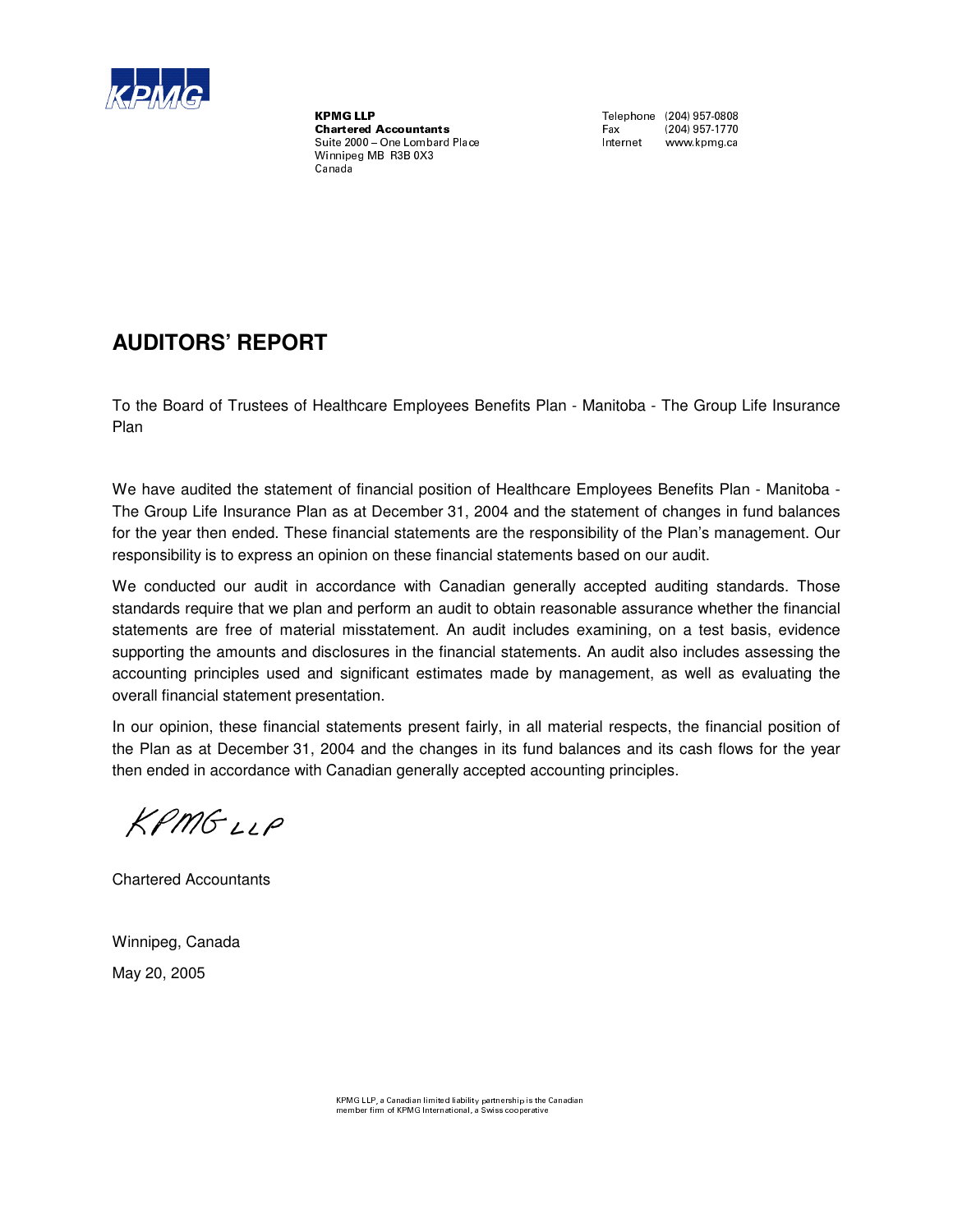Statement of Financial Position

December 31, 2004, with comparative figures for 2003

|                                                                                       |                         |                        | 2004                     | 2003                     |
|---------------------------------------------------------------------------------------|-------------------------|------------------------|--------------------------|--------------------------|
| <b>Assets</b>                                                                         | Active                  | Paid-up                | Total                    | Total                    |
| Cash and short-term deposits                                                          | \$<br>1,067,293         | \$<br>251,838 \$       | 1,319,131                | \$<br>543,842            |
| Premiums receivable                                                                   | 288,298                 |                        | 288,298                  | 175,280                  |
| Investments, at market value:<br>Equity pooled funds<br>Bond pooled funds             | 10,196,024<br>9,945,157 | 4,332,675<br>4,233,295 | 14,528,699<br>14,178,452 | 12,993,868<br>12,518,039 |
| Prepaid expenses                                                                      | 8,305                   |                        | 8,305                    | 8,199                    |
| Due to/from plans                                                                     | 143,734                 | (143, 734)             |                          |                          |
| Due from The Great-West Life<br><b>Assurance Company</b>                              | 1,980,969               |                        | 1,980,969                | 3,448,838                |
| Capital assets (note 3)                                                               | 45,663                  |                        | 45,663                   | 15,348                   |
|                                                                                       | \$<br>23,675,443        | \$<br>8,674,074        | \$<br>32,349,517         | \$<br>29,703,414         |
| <b>Liabilities and Fund Balances</b>                                                  |                         |                        |                          |                          |
| Premiums payable and accrued liabilities \$                                           | 1,140,756               | \$<br>$21,100$ \$      | 1,161,856 \$             | 1,223,744                |
| Due to Healthcare Employees Pension<br>Plan - Manitoba (note 9)                       | 30,295                  |                        | 30,295                   | 64,065                   |
| Reserves for:<br>Future paid-up insurance (note 6)<br>Disability life waiver (note 6) | 4,100,000               | 6,896,910              | 6,896,910<br>4,100,000   | 5,338,229<br>3,500,000   |
|                                                                                       | 4,100,000               | 6,896,910              | 10,996,910               | 8,838,229                |
|                                                                                       | 5,271,051               | 6,918,010              | 12,189,061               | 10,126,038               |

| Fund balances:             |              |           |                  |              |
|----------------------------|--------------|-----------|------------------|--------------|
| Capital fund               | 45,663       |           | 45,663           | 15,348       |
| Internally restricted fund | 5,500,000    | 900,000   | 6,400,000        | 6,000,000    |
| Unrestricted fund (note 4) | 12,858,729   | 856,064   | 13,714,793       | 13,562,028   |
|                            | 18.404.392   | 1,756,064 | 20,160,456       | 19,577,376   |
|                            | \$23,675,443 | 8.674.074 | 32,349,517<br>£. | \$29,703,414 |

See accompanying notes to financial statements.

On behalf of the Board of Trustees:

\_\_\_\_\_\_\_\_\_\_\_\_\_\_\_\_\_\_\_\_\_\_\_\_\_\_\_\_\_ Trustee \_\_\_\_\_\_\_\_\_\_\_\_\_\_\_\_\_\_\_\_\_\_\_\_\_\_\_\_\_ Trustee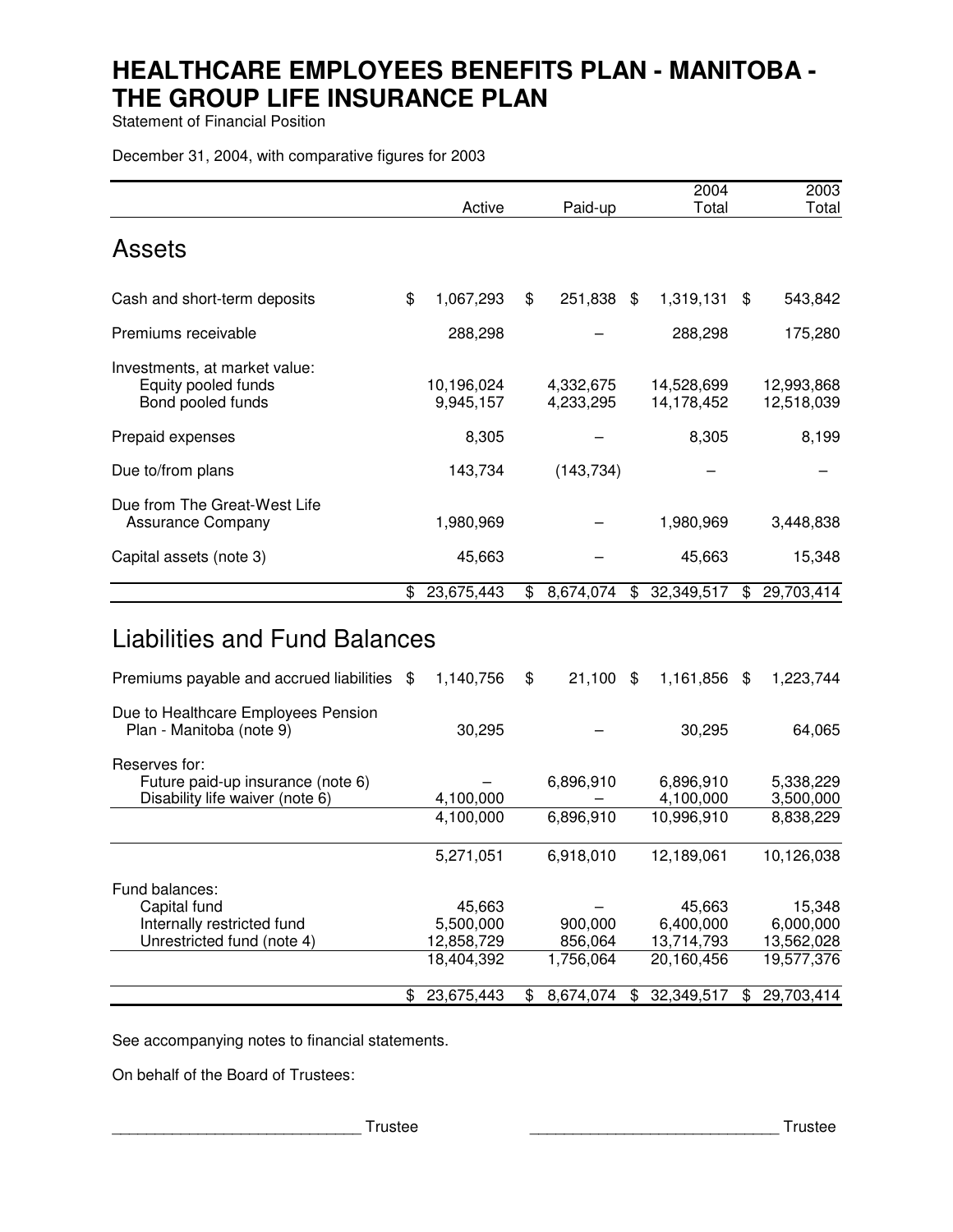Statement of Changes in Fund Balances

Year ended December 31, 2004, with comparative figures for 2003

|                                              |                 |               | 2004            | 2003             |
|----------------------------------------------|-----------------|---------------|-----------------|------------------|
|                                              | Active          | Paid-up       | Total           | Total            |
| Increases:                                   |                 |               |                 |                  |
| Premiums                                     | \$<br>7,017,873 | \$            | \$<br>7,017,873 | \$<br>6,490,437  |
| Investment income                            | 1,522,551       | 667,897       | 2,190,448       | 3,077,252        |
|                                              | 8,540,424       | 667,897       | 9,208,321       | 9,567,689        |
| Decreases:                                   |                 |               |                 |                  |
| Claims incurred                              | 5,400,574       | 176,636       | 5,577,210       | 3,970,246        |
| Administrative - HEBP (note 9)               | 354,299         | 18,646        | 372,945         | 247,143          |
| Administrative and interest -                |                 |               |                 |                  |
| Great-West Life                              | 291,206         | 4,548         | 295,754         | 255,068          |
| Stop loss premiums [note 8(d)]               | 159,734         |               | 159,734         | 155,532          |
| Investment manager fees                      | 40,814          | 20,103        | 60,917          | 59,399           |
|                                              | 6,246,627       | 219,933       | 6,466,560       | 4,687,388        |
| Net increase prior to appropriations         |                 |               |                 |                  |
| to reserves                                  | 2,293,797       | 447,964       | 2,741,761       | 4,880,301        |
| Appropriations to reserves for:              |                 |               |                 |                  |
| Disability life waiver                       | (600,000)       |               | (600,000)       | (100,000)        |
| Future paid-up insurance                     |                 | (1,558,681)   | (1,558,681)     |                  |
| Net increase (decrease) after appropriations |                 |               |                 |                  |
| to reserves                                  | 1,693,797       | (1, 110, 717) | 583,080         | 4,780,301        |
| Fund balances - unrestricted, beginning      |                 |               |                 |                  |
| of year                                      | 11,610,595      | 1,966,781     | 13,577,376      | 9,197,075        |
| Transfer to internally restricted fund       | (400,000)       |               | (400,000)       | (400,000)        |
| Fund balances - unrestricted,                |                 |               |                 |                  |
| end of year                                  | \$12,904,392    | \$<br>856,064 | \$13,760,456    | \$<br>13,577,376 |
| Capital fund                                 | \$<br>45,663    | \$            | \$<br>45,663    | \$<br>15,348     |
| Unrestricted fund                            | 12,858,729      | 856,064       | 13,714,793      | 13,562,028       |
| Fund balances - unrestricted,                |                 |               |                 |                  |
| end of year                                  | \$12,904,392    | \$<br>856,064 | \$13,760,456    | \$13,577,376     |

See accompanying notes to financial statements.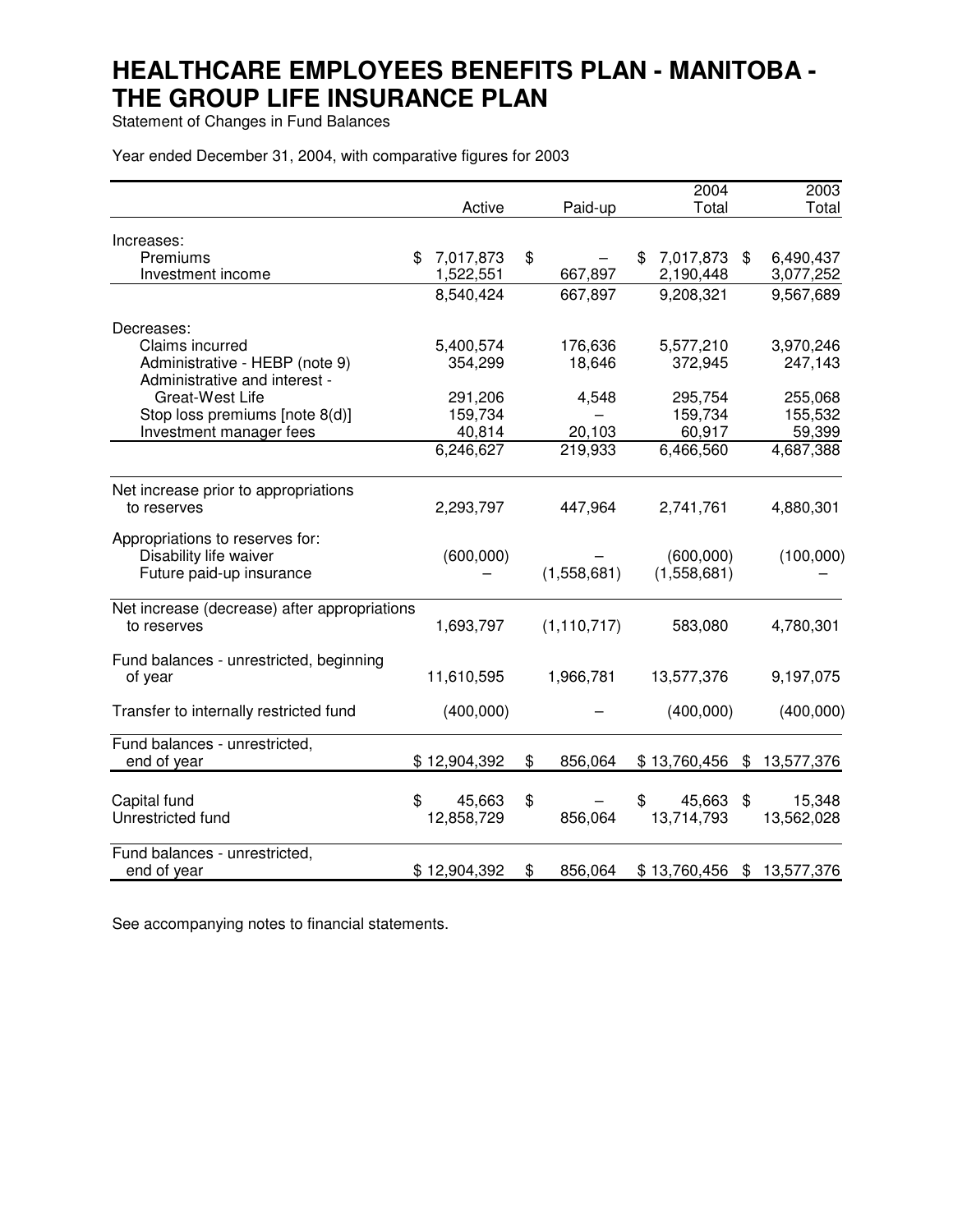Notes to Financial Statements

Year ended December 31, 2004

#### **1. General:**

The Healthcare Employees Benefits Plan - Manitoba (HEBP) is a jointly trusteed, not-for-profit organization which includes the group life insurance plan (the Plan) for healthcare employees in Manitoba.

The Plan is registered as a health and welfare trust under the *Income Tax Act.*

The group life insurance plan is a not-for-profit plan which provides basic, dependent and family life insurance and accidental death and dismemberment benefits to participating employees. The group life insurance plan is comprised of two plans: the Active Plan and the Paid-up Plan (the Plans). The Active Plan began January 1, 1983 and serves those employees who joined subsequent to that date. The Paid-up Plan is for a closed group of employees who were part of the plan prior to January 1, 1983. Claims administration for these plans is provided by Great-West Life Assurance Company.

## **2. Significant accounting policies:**

(a) Basis of preparation:

These financial statements are prepared on a going concern basis and present the aggregate financial position of the Plan as a separate financial reporting entity, independent of the participating employers and members. Only the assets and obligations to members eligible to participate in the Plan have been included in these financial statements. These financial statements do not portray the funding requirements of the Plan or the benefit security of the individual plan members.

(b) Fund accounting:

Assets, liabilities, revenues and expenses related to the Plan's capital assets are recorded in the Capital Fund. The internally restricted fund represents amounts restricted by the Board of Trustees for contribution stabilization and investment fluctuations. All other assets, liabilities, revenues and expenses are reported in the Unrestricted Fund.

(c) Investments:

Investments are recorded at market value.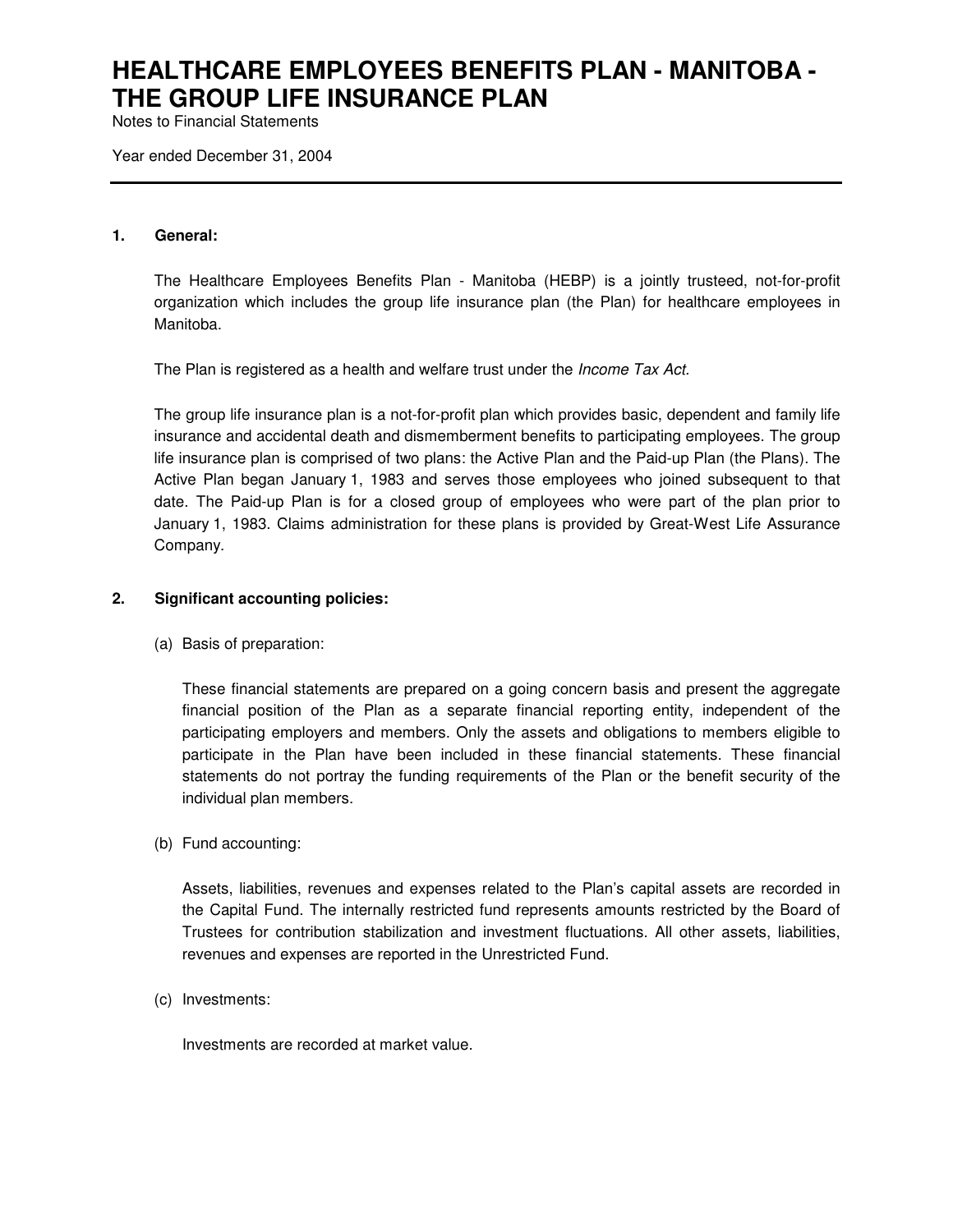Notes to Financial Statements (continued)

Year ended December 31, 2004

## **2. Significant accounting policies (continued):**

(d) Capital assets:

Capital assets are recorded at cost less accumulated amortization. Repairs and maintenance costs are charged to expense. Betterments which extend the estimated useful life of an asset are capitalized. When a capital asset no longer contributes to the Plan's ability to provide services, its carrying amount is written-down to its residual value. Capital assets, which include computer projects in progress, will be amortized on a straight-line basis over three years as the projects are completed. Amortization expense will be reported in the Capital Fund.

(e) Investment income:

Investment income includes interest and dividend income as well as realized and unrealized gains and losses on investments during the year.

(f) Measurement uncertainty:

The preparation of financial statements requires management to make estimates and assumptions that affect the reported amounts of assets and liabilities, the disclosure of contingent assets and liabilities at the date of the financial statements and the reported amounts of increases and decreases in fund balances, and appropriations from (to) reserves during the year. Actual results could differ from those estimates.

#### **3. Capital assets:**

|                                                |              |     |              | 2004         | 2003         |
|------------------------------------------------|--------------|-----|--------------|--------------|--------------|
|                                                |              |     | Accumulated  | Net book     | Net book     |
|                                                | Cost         |     | amortization | value        | value        |
| Computer projects in<br>progress - Active Plan | \$<br>45,663 | \$. |              | \$<br>45.663 | \$<br>15,348 |

In fiscal 2004, \$30,315 (2003 - \$15,348) was transferred from Unrestricted Fund to the Capital Fund for the computer projects in progress.

## **4. Unrestricted fund:**

The unrestricted fund balance represents the excess of premiums and investment income over claims and expenses since the inception of the Plan.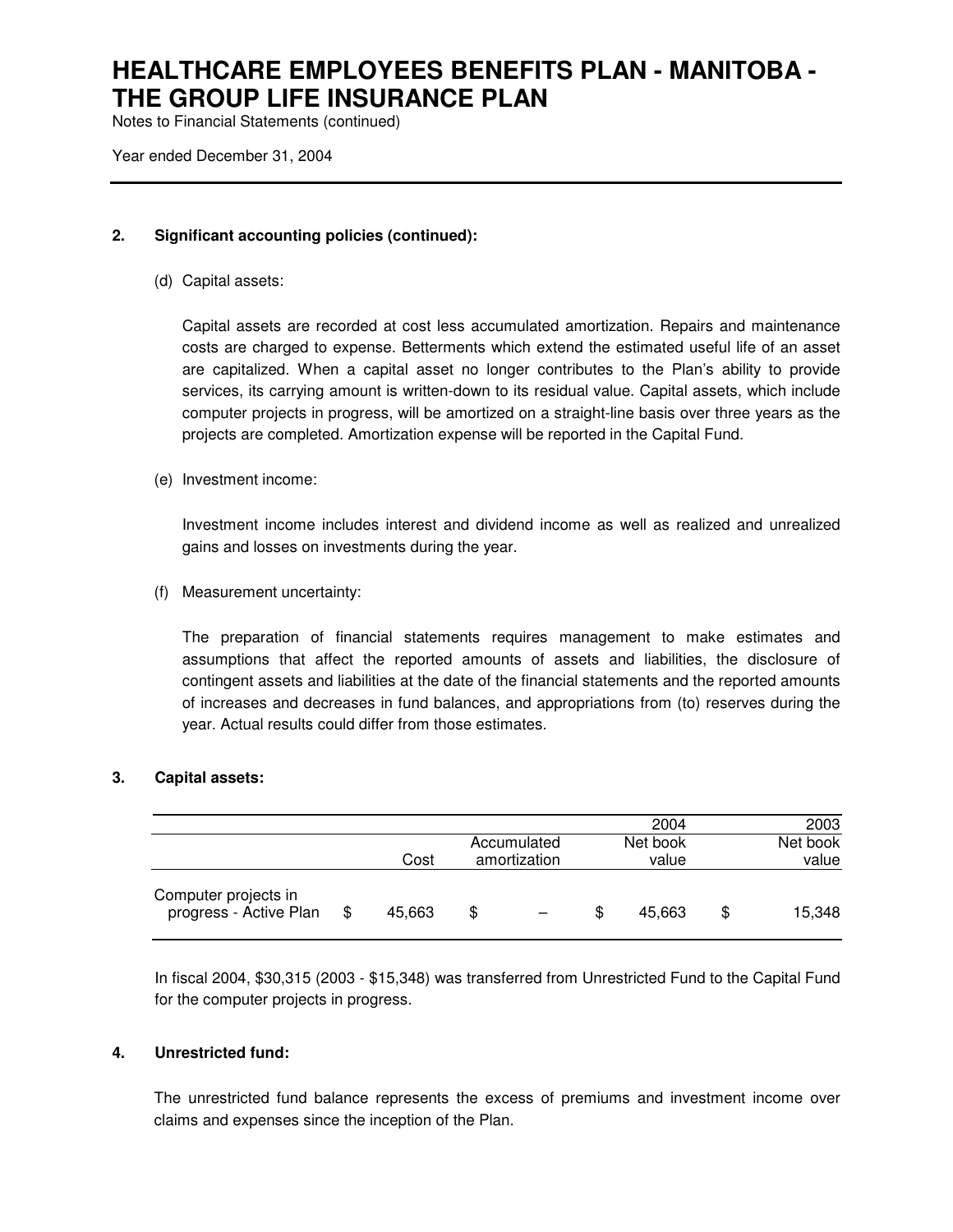Notes to Financial Statements (continued)

Year ended December 31, 2004

## **4. Unrestricted fund (continued):**

All of the employee benefits provided by the insurance underwriter under this policy are full experience rated. Full experience rating means that the insurance underwriter returns to the Plan any excess premiums over incurred claims plus expenses. Any deficiency which may occur would be offset against existing or future surplus.

### **5. Role of the actuary:**

The actuary has been appointed pursuant to the Trust Agreement. With respect to preparation of financial statements, the actuary is engaged to carry out an estimation of the Plan's reserve for future paid-up insurance obligations to the members. The estimation is made in accordance with accepted actuarial practice and reported thereon to the Board of Trustees. In performing the estimation of the liabilities, which are by their nature inherently variable, assumptions are made as to the investment rate of return, mortality, retirement and termination rates and salary increments in the future.

#### **6. Reserves:**

(a) Future paid-up insurance:

The computation of the reserve for future paid-up insurance obligations is performed at least every three years by an independent actuary. The most recent actuarial valuation indicated that at December 31, 2004 the assets of the Paid-up Plan exceeded the actuarially computed liability for future obligations by approximately \$1.8 million.

The assumptions used in determining the actuarial present value of the reserve for future paidup insurance obligations are management's best estimate and were developed by reference to expected long-term market conditions. Two significant long-term actuarial assumptions used in the valuation were:

- (i) the salary escalation rate was assumed to be 4.3 percent for 2005, 3.2 percent for 2006, 3.8 percent for 2007 and 4 percent thereafter (2003 - 5.0% for 2002 through 2006 and 4% thereafter);
- (ii) the asset rate of return was assumed to be  $6.5$  percent (2003  $6.5\%$ ).

In addition, the actuarial valuation reflects assumptions with regard to mortality, retirement and termination rates.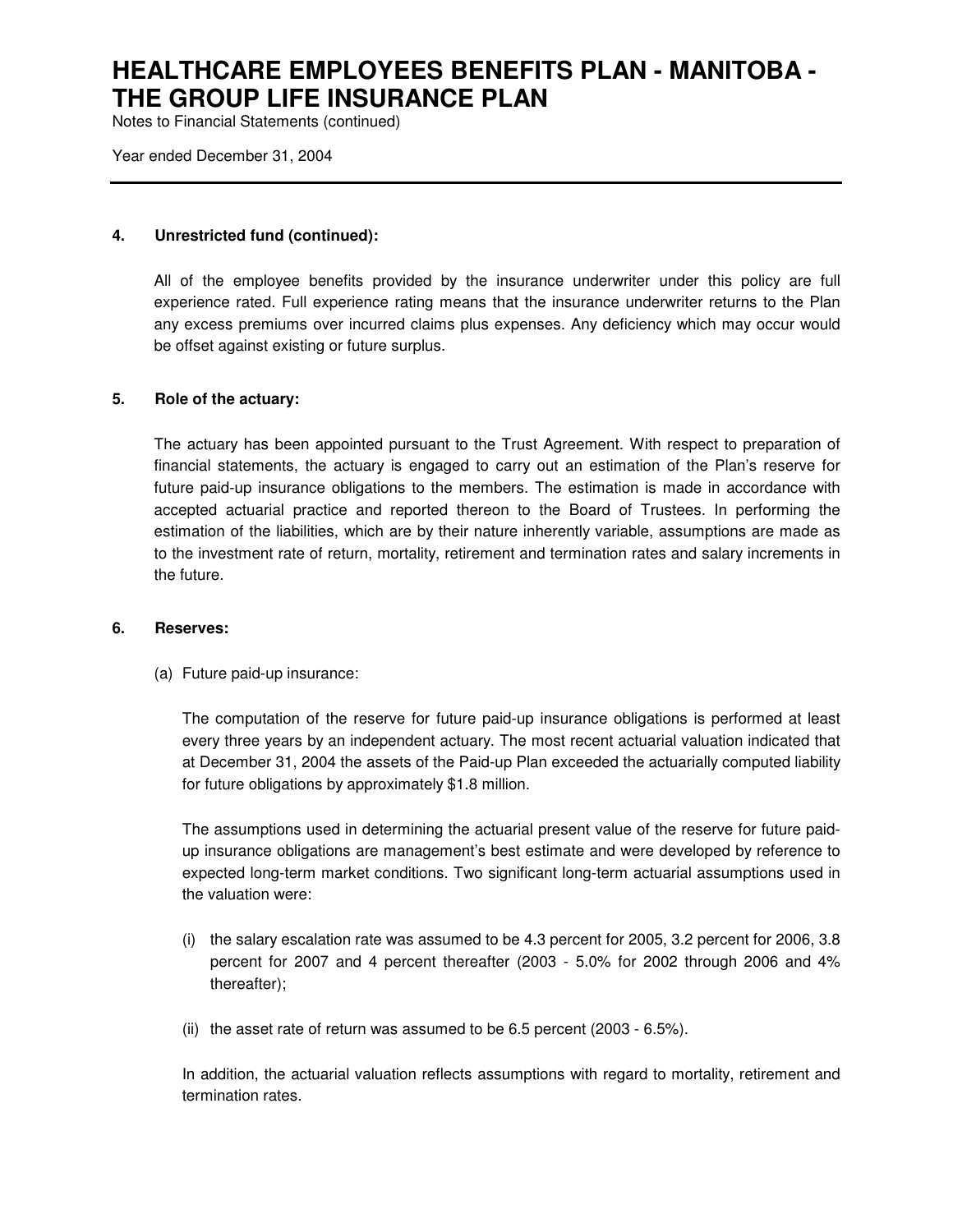Notes to Financial Statements (continued)

Year ended December 31, 2004

## **6. Reserves (continued):**

Since there is no intention of extinguishing the future paid-up insurance obligations in the near term, the obligations are calculated by using the going concern actuarial basis. As underlying conditions change over time, management's best estimate assumptions may also change, which could cause a material change in the actuarial value of the reserve for future paid-up insurance obligations.

## (b) Disability life waiver:

The Board of Trustees has approved a reserve for disability life waiver of \$4,100,000 (2003 - \$3,500,000) based on the value of the waived premiums at December 31, 2004, discounted at 6.5 percent (2003 - 6.5%), a 10 percent (2003 - 10%) allowance for fluctuations in waived premiums and an allowance for investment return fluctuations.

## **7. Assets earning investment income:**

|                                                                          |     | Active<br>plan                       |   | Paid-up<br>plan                   | 2004<br>Total                         |     | 2003<br>Total                       |
|--------------------------------------------------------------------------|-----|--------------------------------------|---|-----------------------------------|---------------------------------------|-----|-------------------------------------|
| Cash and short-term deposits<br>Equity pooled funds<br>Bond pooled funds | \$. | 1,067,293<br>10,196,024<br>9.945.157 | S | 251,838<br>4,332,675<br>4,233,295 | 1,319,131<br>14,528,699<br>14,178,452 |     | 543.842<br>12,993,868<br>12,518,039 |
|                                                                          | \$  | 21,208,474                           | S | 8,817,808                         | 30,026,282                            | \$. | 26,055,749                          |

The investments of the Plan are in equity and bond pooled funds which yielded rates of return as follows: Active Plan - 8.2 percent (2003 - 13.5 percent), Paid-up Plan - 8.2 percent (2003 - 13.6 percent).

## **8. Underlying risks:**

## (a) Interest rate risk:

Interest rate risk refers to the adverse consequences of interest rate changes on the Plan's cash flows, financial position, and income. The risk arises from differences in the timing and amount of cash flows related to the Plan's assets and liabilities. The value of the Plan's assets is affected by short-term changes in nominal interest rates and equity markets.

Future paid-up insurance obligations are exposed to the long-term expectation of rate of return on investments as well as expectations of salary escalation. The Plan's primary exposure is to a decline in the long-term rate of return which may result in higher contribution rates required to meet future paid-up insurance obligations.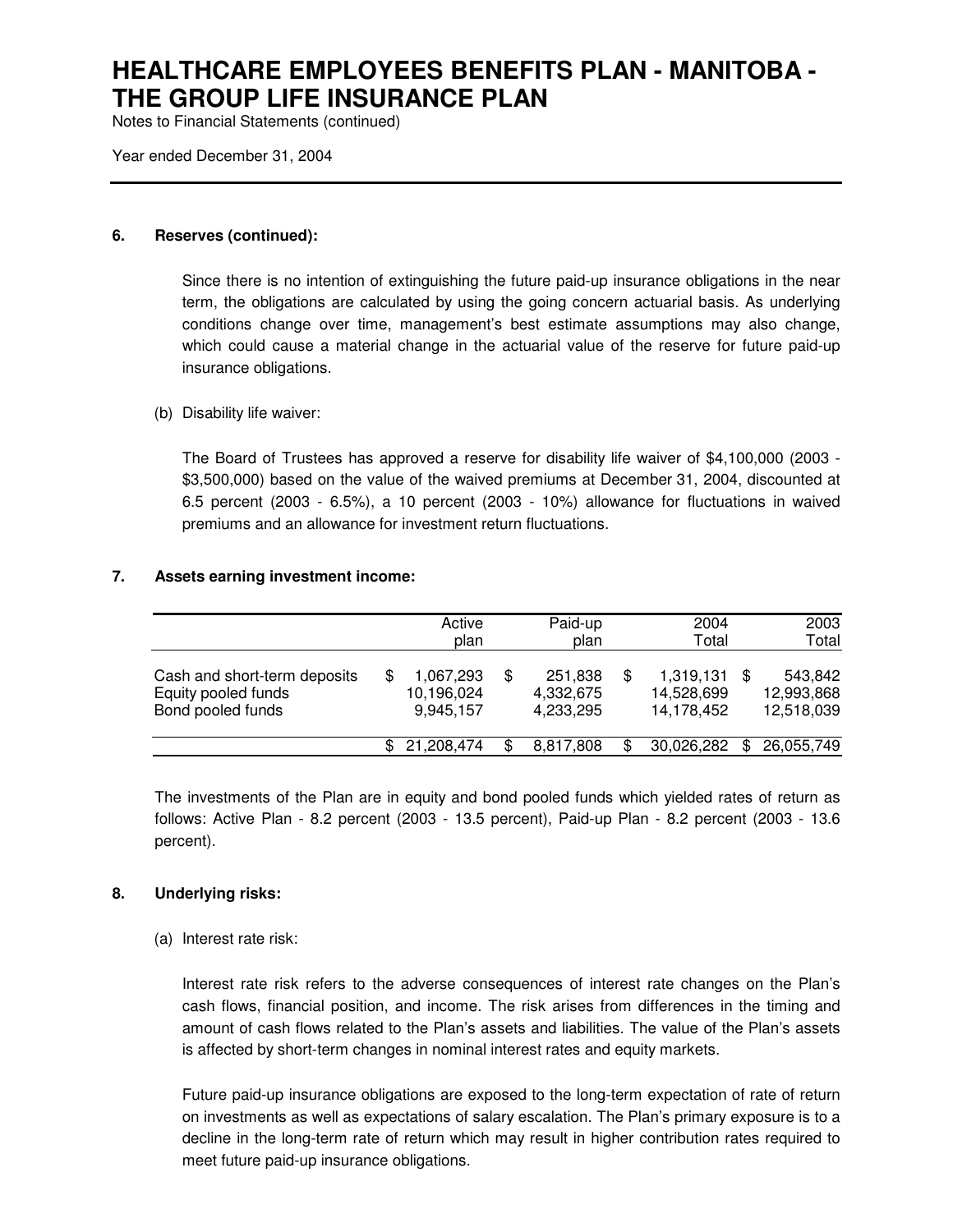Notes to Financial Statements (continued)

Year ended December 31, 2004

## **8. Underlying risks (continued):**

The Plan has invested approximately 52 percent of its assets in fixed income securities as at December 31, 2004. The returns on fixed income securities are particularly sensitive to changes in nominal interest rates.

(b) Investment risk:

Investment risk arises from the potential for an investee to fail or to default on its contractual obligations to the Plan. The Group Life Plan manages investment risk by a policy of investing in diversified equities and bonds through pooled investment funds.

(c) Foreign currency risk:

Foreign currency exposure arises from the Group Life Plan's holding of foreign equities. The Plan's net foreign currency exposure was as follows:

|                      |                             | 2004                         |                             | 2003                         |  |  |
|----------------------|-----------------------------|------------------------------|-----------------------------|------------------------------|--|--|
| Country              | Active plan<br>market value | Paid-up plan<br>market value | Active plan<br>market value | Paid-up plan<br>market value |  |  |
| <b>United States</b> | 4.197.941                   | \$1.775.980                  | \$3,321,479                 | \$1,616,333                  |  |  |

(d) Claims and premiums risk:

The nature of the unpaid claims is such that the establishment of reserves is based on known facts and interpretation of circumstances, on a case by case basis, and is therefore a complex and dynamic process influenced by a variety of factors.

Consequently, the establishment of reserves and premium rates relies on the judgment and opinions of a number of professionals, on historical precedent and trends, on prevailing legal, economic, social and regulatory trends and on expectations as to future developments. The process of determining premium rates and reserves necessarily involves risks that the actual results will deviate, perhaps substantially, from the best estimates made.

To offset the Plan incurring abnormally high claims experience in any one fiscal period, the Plan has purchased stop loss coverage from The Great-West Life Assurance Company. The stop loss coverage becomes effective when basic life insurance claims paid are in excess of 110 percent of premiums collected in any fiscal year.